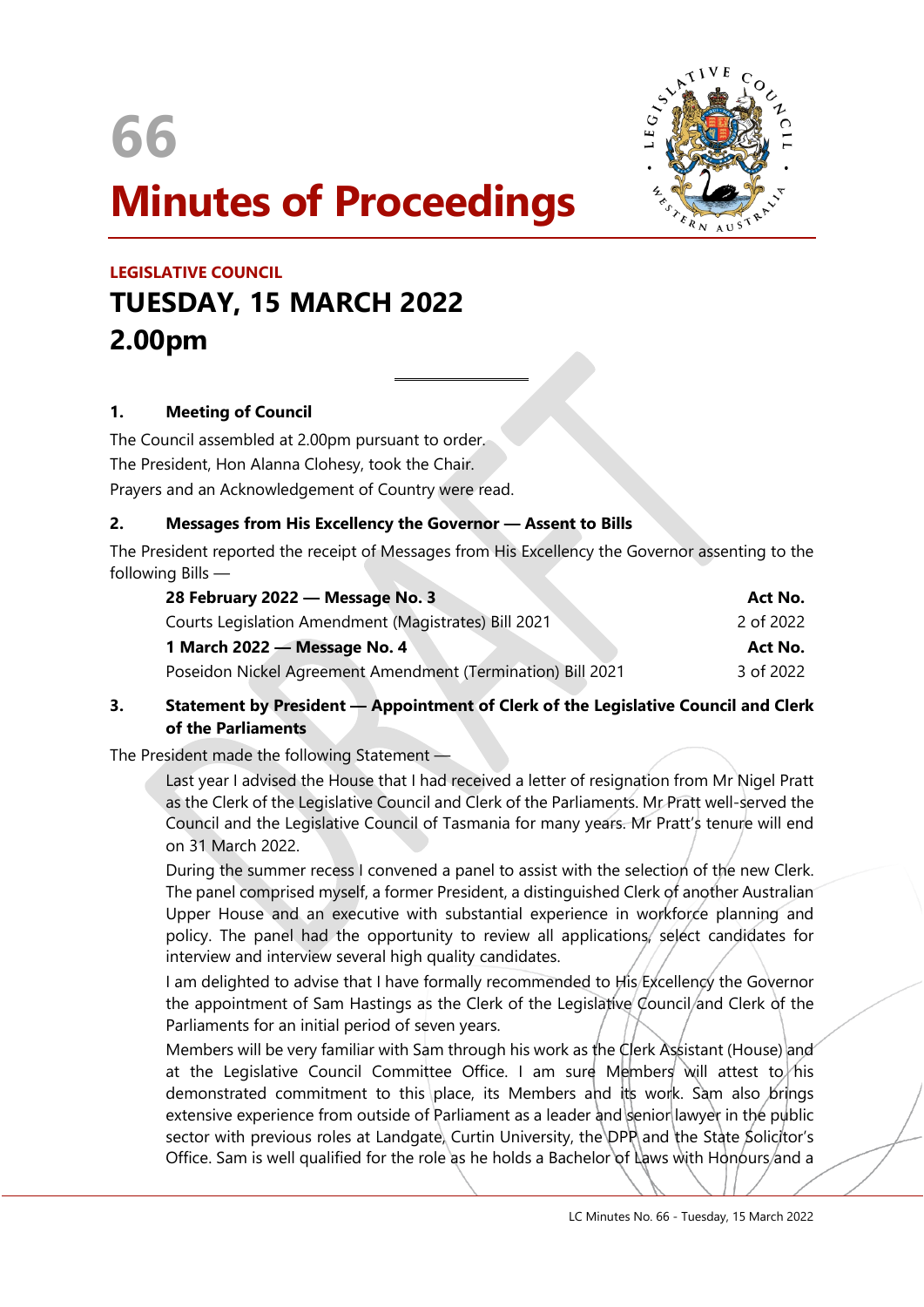Bachelor of Economics. Sam has published papers in several international journals with a focus on legislative scrutiny and he continues to research in this area.

The Council is fortunate to attract a candidate of Sam's calibre to lead the Department of the Legislative Council and all Members will have the benefit of working closely with Sam as he fulfils the role of Clerk with integrity, independence, fidelity and his renowned sense of humour.

Sam will continue to hold the position of Acting Clerk until he formally assumes the role upon receiving his commission from His Excellency on or after 31 March 2022..

#### **4. Statement by President — COVID-19 Sitting Arrangements**

The President made the following Statement —

I advise that following consultation with the Party Leaders, the COVID-19 sitting arrangements in place for the February sittings have been extended to apply to these March sittings with a few minor alterations.

#### **Seating Arrangements**

The altered seating arrangements will remain in place to ensure social distancing. Party Leaders, Ministers, Parliamentary Secretaries and Whips have allocated seats from which they can speak at any time. If an allocated seat is temporarily unoccupied other Members may sit in that seat until the Member with the allocated seat returns to the Chamber.

The President's Gallery will continue to be designated as the Floor of the House and other Members may also use this seating or the unallocated seats designated as "Member" on the seating plan.

#### **Speaking Arrangements**

There has been a small but likely popular change to the place where Members can speak from. If a Member is occupying a place in the Chamber that is equipped with a microphone that Member may speak from that place. I ask that you wait for the light on the microphone to turn on as this will indicate that the Broadcasting unit has found you. Members not occupying a seat in the Chamber proper may speak from the lectern as per the February sittings.

Members may speak from any place with a microphone during the Committee of the Whole House.

#### **Bar of the House**

The Bar of the House will remain open at all times.

#### **Hygiene and Social Distancing**

Admission to the Chamber is subject to all persons strictly adhering to hygiene requirements including the use of hand sanitiser prior to entering the Chamber. Please continue to follow other health guidelines including only attending if you are well, coughing and sneezing into your elbow or a tissue and immediately discarding it in a bin, and maintaining appropriate social distance.

It would assist if Members only attend in the Chamber if they intend to speak, in cases where an absolute majority is required, or for Divisions and quorum requirements.

Masks must be worn in the Chamber, with an exception if Members wish to remove it when speaking.

#### **Committee of the Whole**

The Chair of Committees and Deputy Chairs will continue to sit in the President's Chair during Committee of the Whole House.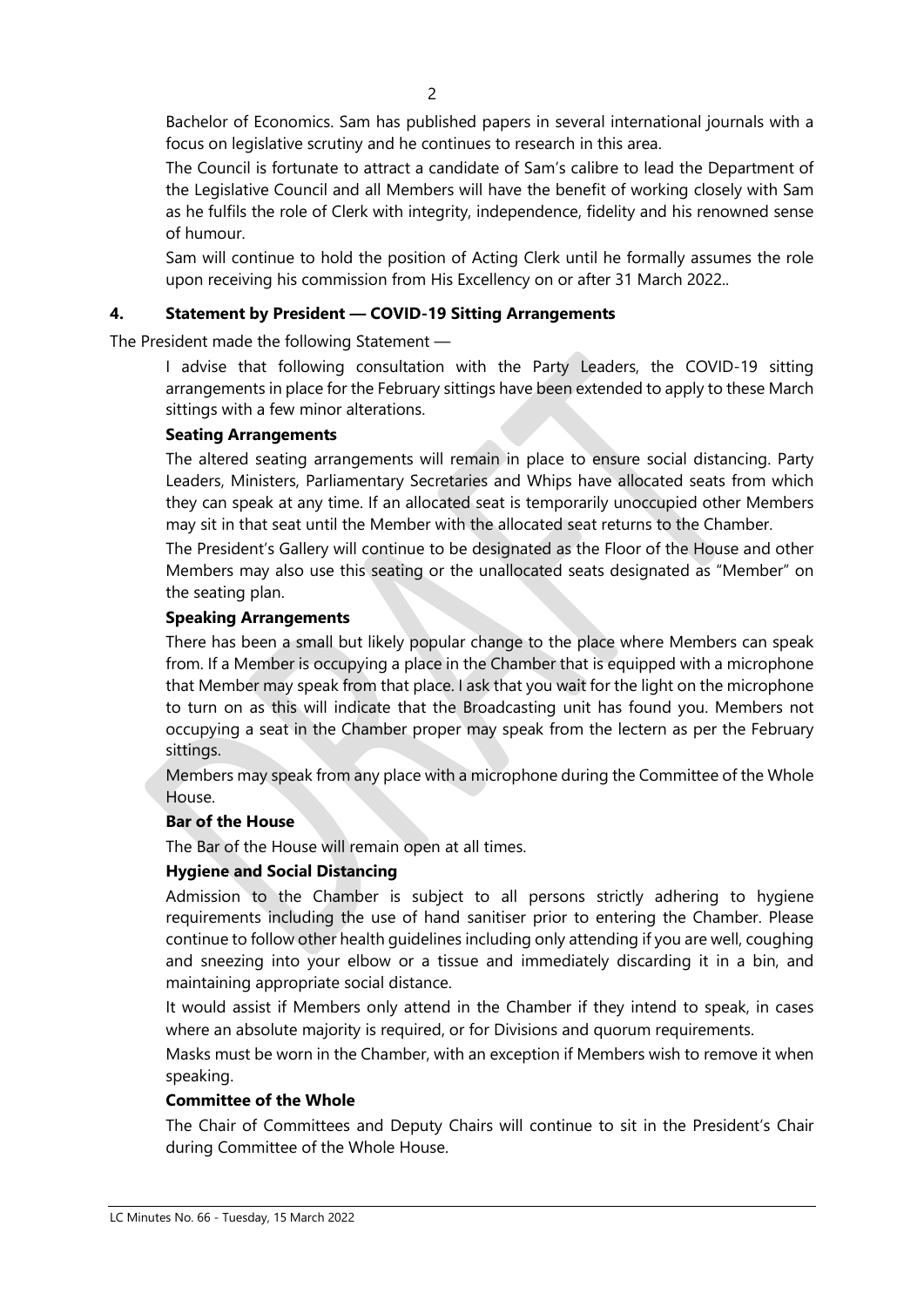#### **Divisions**

Divisions will be conducted with Members voting with the Ayes standing and those voting with the Noes to remain seated.

#### **Question Time**

Hard copy answers will not be distributed in the Chamber. Answers will be provided to Members by email by a Parliamentary Liaison Officer. Should you require a hard copy answer, please advise the Parliamentary Liaison Officer who will make collection arrangements with you.

Parties are encouraged to arrange for their Leader or other Member deputed to ask all questions on behalf of other Party Members. Reporting Services have made special arrangements for these circumstances and *Hansard* searches will also reflect the name of the Member on whose behalf a question without notice is asked.

#### **Hansard**

Hansard will continue to report remotely and will not be present on the floor of the House. Please email *Hansard* any speech notes at the conclusion of your speech.

#### **Public Gallery**

Other public health and safety measures around Parliament will continue to remain in effect including the temporary closure of the public gallery.

#### **5. Ministerial Statement — Mobile Network Hardening Program**

The Minister for Regional Development made a Ministerial Statement with respect to the outcome of round 2 of the Mobile Network Hardening Program.

#### **6. Papers**

The following Papers were laid on the Table by -

#### **Leader of the House**

#### *Letters —*

| Minister for Health directing the WA Future Health Research and Innovation Fund  |  |
|----------------------------------------------------------------------------------|--|
| to make recommendations on how money standing to the credit of the               |  |
| Future Health Research and Innovation Account should be applied  1089            |  |
| Minister for Health letter accepting the recommendations of the WA Future Health |  |
|                                                                                  |  |
| WA Future Health Research and Innovation Fund advisory council letter            |  |
|                                                                                  |  |
| Local Laws $-$                                                                   |  |
| Dog Act 1976 (City of Canning Dog Amendment Local Law 2021 G.G. 25/02/2022)1092  |  |
| Local Government Act 1995 (City of Wanneroo Fencing Local Law 2021               |  |
| G.G. 04/03/2022 and Tamala Park Regional Council Meeting Procedures              |  |
|                                                                                  |  |
| $Orders-$                                                                        |  |
| Planning and Development Act 2005 (section 76 (5)) — Order and reasons from the  |  |
| Minister for Planning relating to Lot 1003 (No. 1003) Verdelho Drive,            |  |

The Vines ......................................................................................................................................1094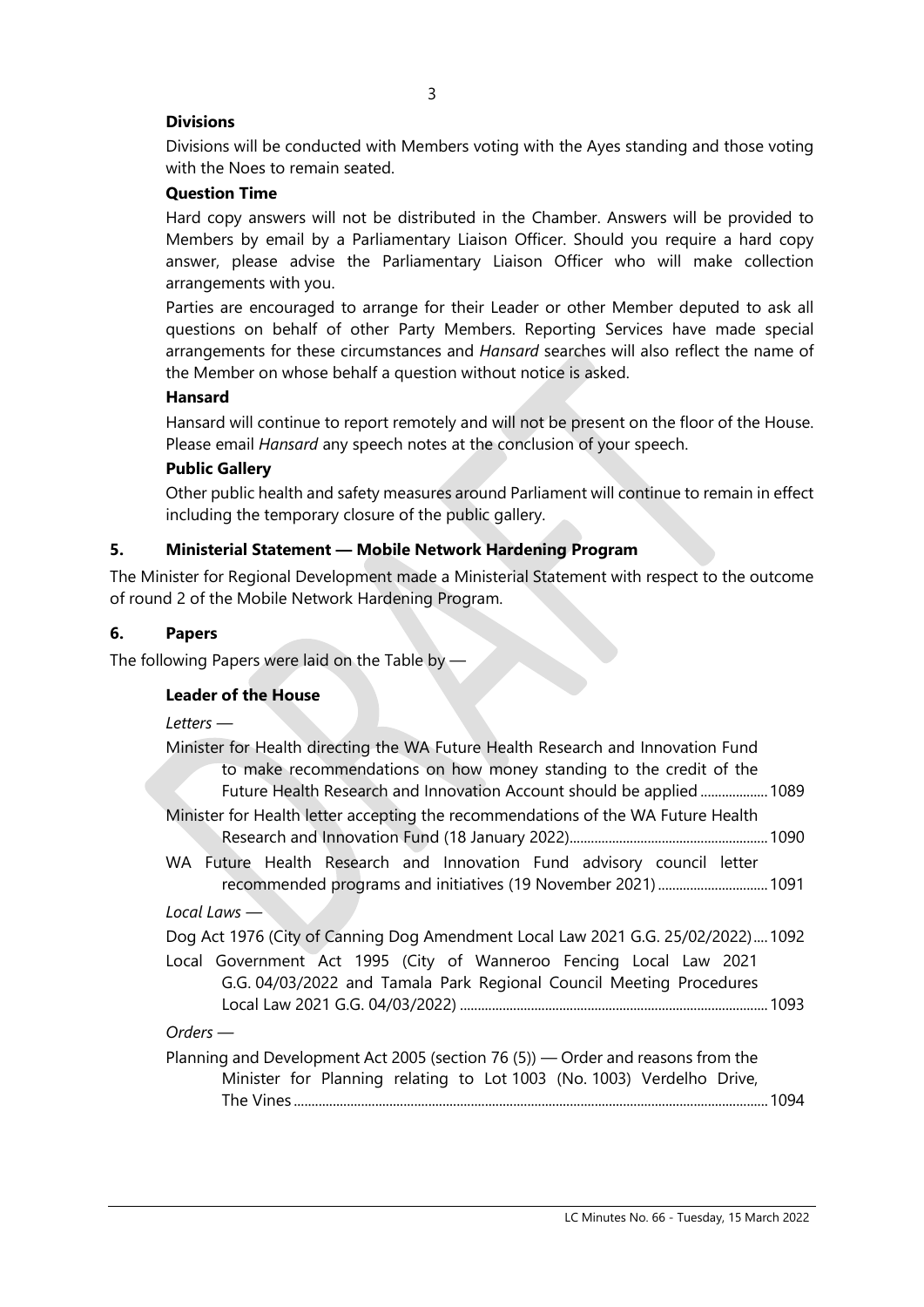4

#### *Proposals —*

| Land Administration Act 1997 - Submission No 05/2022 - Excision from Class A<br>Reserve 47884 for part of a wider proposal to rationalise the tenure of the                                                                   |
|-------------------------------------------------------------------------------------------------------------------------------------------------------------------------------------------------------------------------------|
| $Requlation$ s —                                                                                                                                                                                                              |
| Radiation Safety Act 1975 (Radiation Safety (General) Amendment Regulations 2022                                                                                                                                              |
| Rail Safety National Law (WA) Act 2015; Road Traffic (Vehicles) Act 2012; Transport<br>(Road Passenger Services) Act 2018 (Transport Regulations Amendment<br>(Work Health and Safety) Regulations 2022 G.G. 11/03/2022) 1097 |
| Road Traffic (Vehicles) Act 2012 (Road Traffic (Vehicles) Amendment Regulations                                                                                                                                               |
| Salaries and Allowances Act 1975 (Salaries and Allowances Amendment Regulations                                                                                                                                               |
| <b>Minister for Emergency Services</b>                                                                                                                                                                                        |
| Leases $-$                                                                                                                                                                                                                    |
| CALM Lease No. 2966/97 between the Conservation and Land Management<br>Executive Body and Ludlow Tuart Forest Restoration Group Inc. for heritage,<br>educational, scientific, recreational, and/or tourism purposes 1100     |
| Local Laws -                                                                                                                                                                                                                  |
| Waste Avoidance and Resource Recovery Act 2007 (Town of Port Hedland Waste<br>Amendment Local Law 2022 G.G. 08/03/2022 and Shire of Coolgardie                                                                                |
| $Requirements$ $-$                                                                                                                                                                                                            |
| Building Act 2011; Electricity Act 1945; Plumbers Licensing Act 1995 (Commerce<br>Regulations Amendment (Work Health and Safety) Regulations 2022                                                                             |
| Environmental Protection Act 1986; Waste Avoidance and Resource Recovery Act<br>2007 (Environment Regulations Amendment (Work Health and Safety)                                                                              |
| $Reviews$ —                                                                                                                                                                                                                   |
| Western Australian Police Force - Statutory Review - Terrorism (Extraordinary                                                                                                                                                 |
| Parliamentary Secretary to the Minister for Regional Development on behalf of the<br><b>Minister for Regional Development</b>                                                                                                 |
| Regulations -                                                                                                                                                                                                                 |
| Biosecurity and Agriculture Management Act 2007 (Biosecurity and Agriculture<br>Management (Identification and Movement of Stock and Apiaries)                                                                                |
| Dangerous Goods Safety Act 2004 (Mines and Petroleum Regulations Amendment<br>(Work Health and Safety) Regulations 2022 G.G. 11/03/2022) 1106                                                                                 |
| Industrial Relations Act 1979 (Industrial Relations Commission Amendment                                                                                                                                                      |
| Mines Safety and Inspection Act 1994 (Mines Safety and Inspection Levy                                                                                                                                                        |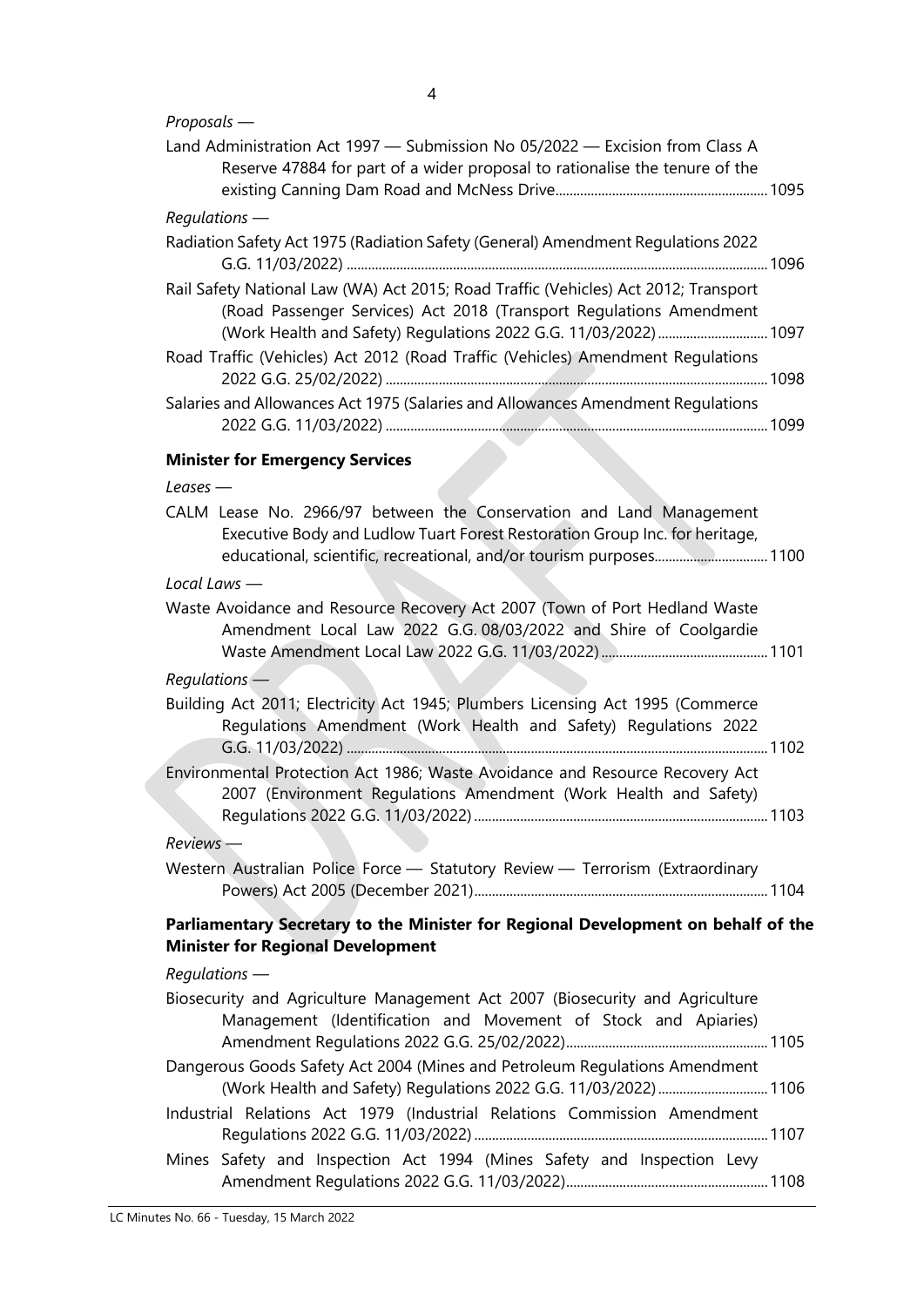| Petroleum (Submerged Lands) Act 1982 (Petroleum (Submerged Lands) (Pipelines)                                                                                                                                                                                                               |  |
|---------------------------------------------------------------------------------------------------------------------------------------------------------------------------------------------------------------------------------------------------------------------------------------------|--|
|                                                                                                                                                                                                                                                                                             |  |
| Petroleum and Geothermal Energy Safety Levies Act 2011 (Petroleum and<br>Geothermal Energy Safety Levies Regulations 2022 G.G. 11/03/2022) 1110                                                                                                                                             |  |
| Western Australian Meat Industry Authority Act 1976 (Western Australian Meat<br>Industry Authority Amendment Regulations 2022 G.G. 11/03/2022) 1111                                                                                                                                         |  |
| Work Health and Safety Act 2020 (Work Health and Safety (Petroleum and<br>Geothermal Energy Operations) Regulations 2022 G.G. 11/03/2022, Work<br>Health and Safety (General) Regulations 2022 G.G. 11/03/2022 and Work<br>Health and Safety (Mines) Regulations 2022 G.G. 11/03/2022) 1112 |  |
| $Reports$ —                                                                                                                                                                                                                                                                                 |  |
| Commission for Occupational Safety and Health - Excavation 2022 - Approved<br>Code of Practice published in the Government Gazette on 1 March 2022 1113                                                                                                                                     |  |
| Commission for Occupational Safety and Health - Excavation 2005 - Revoked<br>Code of Practice published in the Government Gazette on 6 January 2006 1114                                                                                                                                    |  |
| Energy Safety Business Plan (2022-23) and Explanatory Memorandum                                                                                                                                                                                                                            |  |
| $Rules$ —                                                                                                                                                                                                                                                                                   |  |
|                                                                                                                                                                                                                                                                                             |  |
| <b>Parliamentary Secretary to the Attorney General</b>                                                                                                                                                                                                                                      |  |
|                                                                                                                                                                                                                                                                                             |  |
| $Requirements$ —                                                                                                                                                                                                                                                                            |  |
| Criminal Procedure Act 2004; Freedom of Information Act 1992; Legal Profession<br>Act 2008 (Attorney General Regulations Amendment (Work Health and                                                                                                                                         |  |
| $Rules$ —                                                                                                                                                                                                                                                                                   |  |
| Magistrates Court (Civil Proceedings) Act 2004 (Magistrates Court (Civil                                                                                                                                                                                                                    |  |
| Parliamentary Secretary to the Minister for Disability Services                                                                                                                                                                                                                             |  |
| Orders -                                                                                                                                                                                                                                                                                    |  |
| Fish Resources Management Act 1994 (Prohibition on Fishing (Wire Trace) Order<br>2022 G.G. 22/02/2022 and Prohibition on Fishing (Wire Trace) Order 2022 -                                                                                                                                  |  |

#### **7. Mutual Recognition (Western Australia) Amendment Bill 2021**

The Order of the Day having been read for the adjourned debate on the second reading of this Bill. Debate ensued.

Question — put and passed.

Bill read a second time.

The President left the Chair.

#### ———— **In Committee**

(Hon Steve Martin in the Chair)

Clause 1. Debate ensued.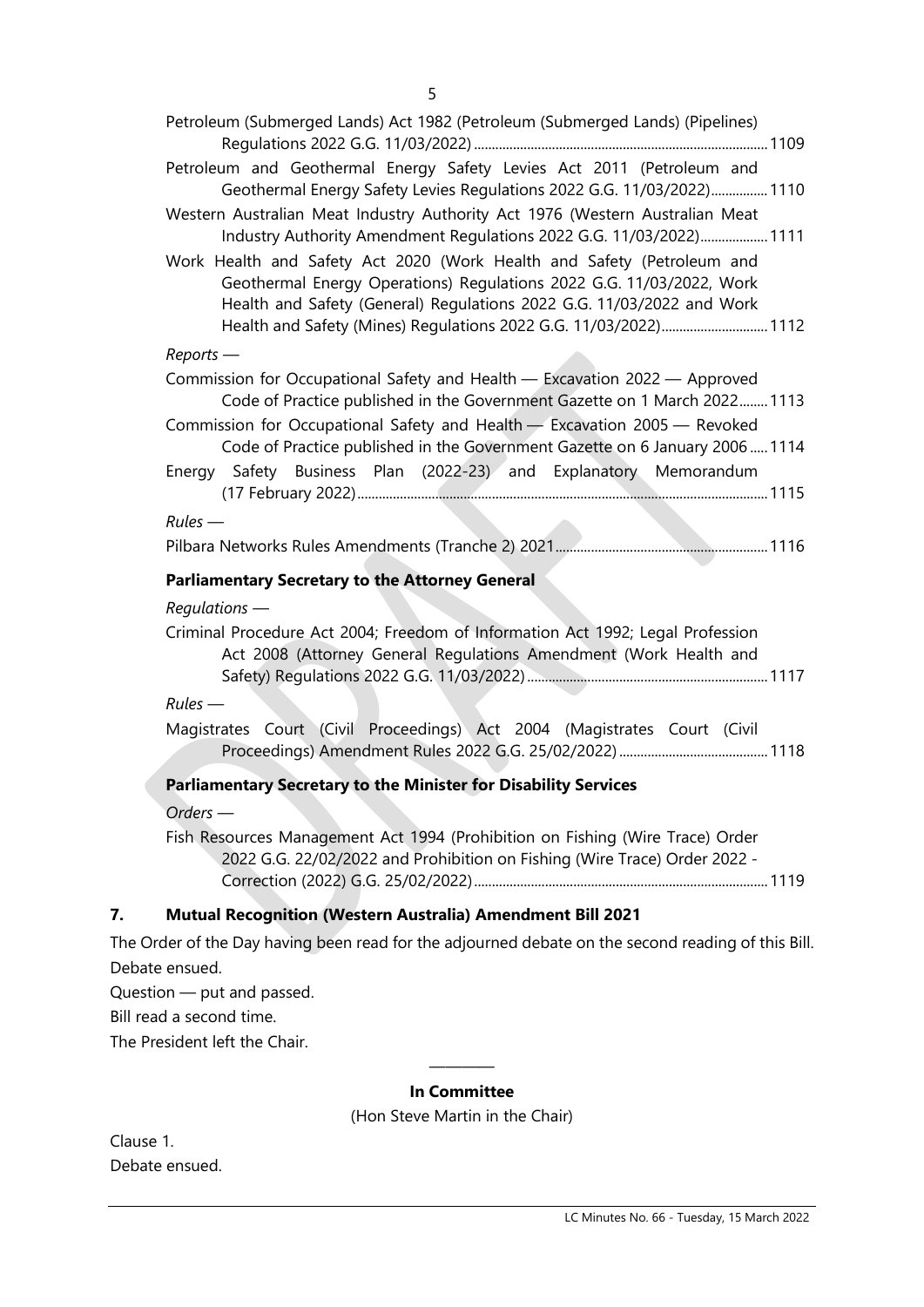Clause agreed to.

Clauses 2 to 5 agreed to.

Clause 6.

Debate ensued.

The Deputy Chair moved the following Committee recommendation — Page 6, after line 19 — To insert:

#### **7A. Tabling documents relating to scheme reviews**

 $(1)$  In this section —

*intergovernmental agreement* means the Intergovernmental Agreement on the Automatic Mutual Recognition of Occupational Registration entered into by the Commonwealth, the States and the Northern Territory on 11 December 2020, as in force from time to time;

*scheme review* means a review of the operation and effectiveness of the intergovernmental agreement and the Commonwealth Act carried out under clause 12 of the intergovernmental agreement.

- (2) Subsection (3) applies if
	- (a) a scheme review is carried out; and
	- (b) a report is prepared by the person carrying out the review; and
	- (c) the Minister receives the report.
- (3) The Minister must cause the report to be laid before each House of Parliament as soon as practicable after the Minister receives the report, but not later than 6 sitting days of the House after the Minister receives it.
- (4) If a report to which subsection (3) applies contains sensitive, confidential or personal information, the Minister may comply with subsection (3) by removing the sensitive, confidential or personal information from the report before causing the document to be laid before each House.

### Debate ensued.

Amendment — put and negatived.

The Leader of the House representing the Premier moved —

Page 6, after line 19 — To insert:

#### **7A. Tabling documents relating to scheme reviews**

(1) In this section —

intergovernmental agreement means the Intergovernmental Agreement on the Automatic Mutual Recognition of Occupational Registration entered into by the Commonwealth, the States and the Northern Territory on 11 December 2020, as in force from time to time;

*scheme review* means a review of the operation and effectiveness of the intergovernmental agreement and the Commonwealth Act carried out under clause 12 of the intergovernmental agreement.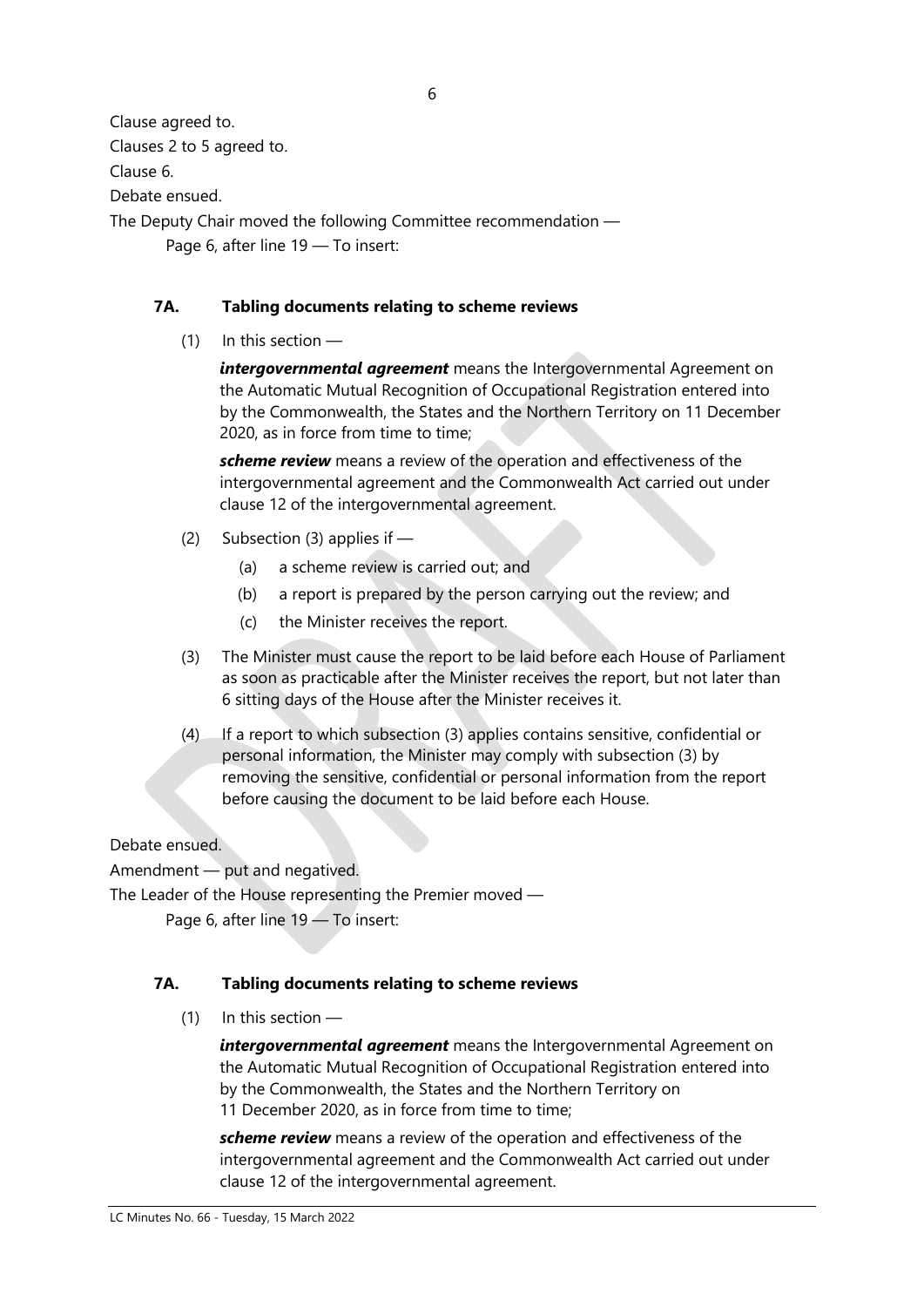- (2) Subsection (3) applies if
	- (a) a scheme review is carried out; and
	- (b) a report is prepared by the person carrying out the review; and
	- (c) the Minister receives the report.
- (3) The Minister must cause the report to be laid before each House of Parliament as soon as practicable after the Minister receives the report.
- (4) If a report to which subsection (3) applies contains sensitive, confidential or personal information, the Minister may comply with subsection (3) by removing the sensitive, confidential or personal information from the report before causing the document to be laid before each House.

#### Amendment — put and passed.

Hon Donna Faragher moved the following Committee recommendation — Page 6, lines 29 to 31 — To delete the lines and insert:

- (2) However, the Governor cannot  $-$ 
	- (a) make a proclamation under subsection (1) unless a draft of the proclamation has first been approved by a resolution passed by both Houses of Parliament; or
	- (b) fix a day under subsection  $(1)(b)$  that is before a day fixed under subsection (1)(c).

Debate ensued. Amendment — put. The Committee divided.

#### **Ayes (8)**

Hon Martin Aldridge Hon James Hayward Hon Peter Collier **Hon Steve Martin** Hon Donna Faragher **Hon Tiorn Sibma** 

Hon Nick Goiran **Hon Colin de Grussa** *(Teller)* 

#### **Noes (20)**

| Hon Klara Andric       | Hon Kyle McGinn          |
|------------------------|--------------------------|
| Hon Dan Caddy          | Hon Shelley Payne        |
| Hon Sandra Carr        | Hon Martin Pritchard     |
| Hon Stephen Dawson     | Hon Samantha Rowe        |
| Hon Kate Doust         | Hon Rosie Sahanna        |
| Hon Sue Ellery         | Hon Matthew Swinbourn    |
| Hon Peter Foster       | Hon Dr Sally Talbot      |
| Hon Lorna Harper       | Hon Dr Brian Walker      |
| Hon Jackie Jarvis      | Hon Darren West          |
| Hon Alannah MacTiernan | Hon Pierre Yang (Teller) |

Amendment thus negatived.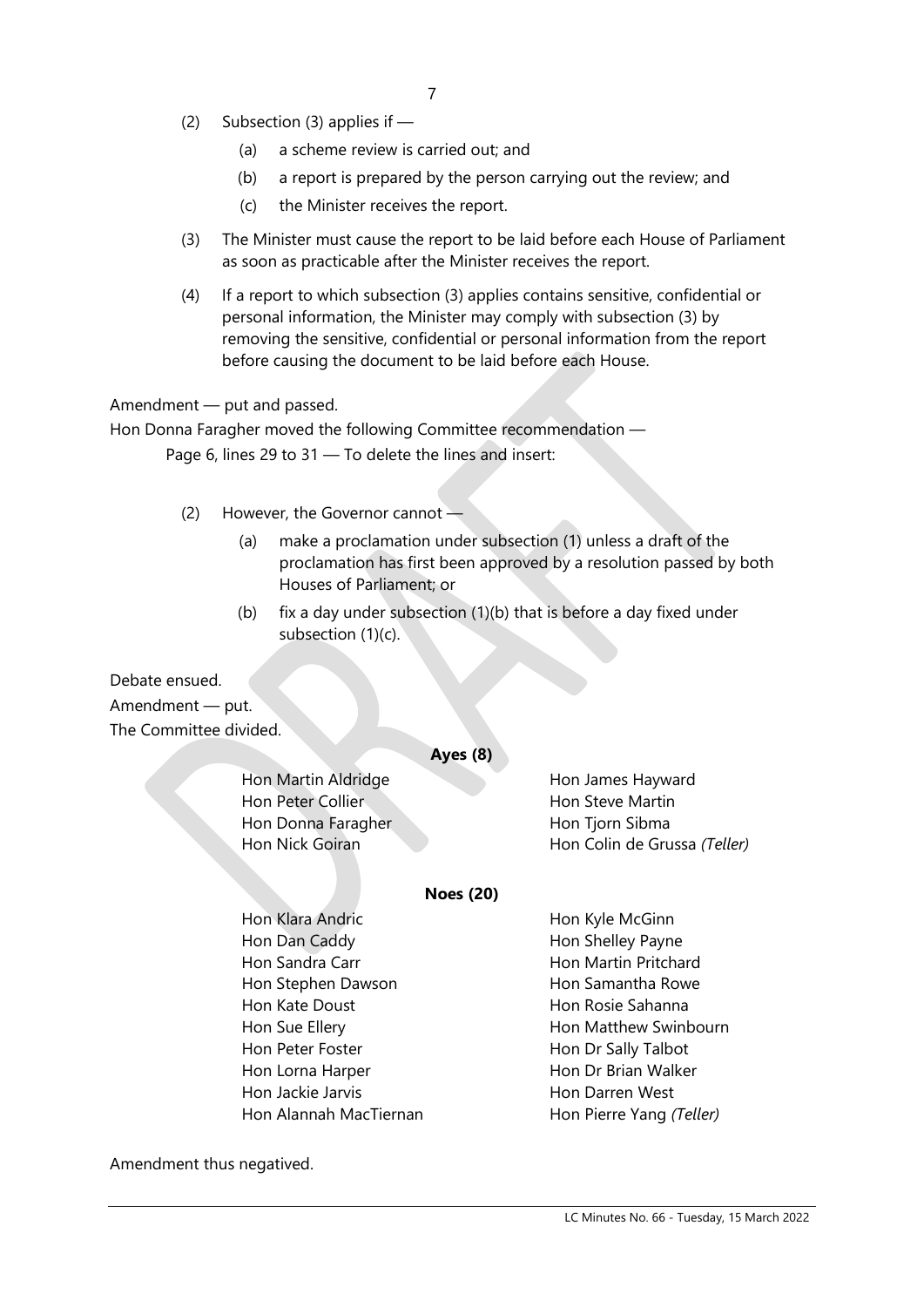8

The Deputy Chair moved the following Committee recommendation —

Page 7, after line 9 - To insert:

(1A) However, the Governor cannot make a revoking proclamation unless a draft of the revoking proclamation has first been approved by a resolution passed by both Houses of Parliament.

#### Debate ensued.

Amendment — put. The Committee divided.

#### **Ayes (8)**

Hon Donna Faragher Hon Tiorn Sibma

Hon Peter Collier **Hon Steve Martin** Hon Nick Goiran **Hon Dr Steve Thomas** Hon James Hayward Hon Colin de Grussa *(Teller)*

#### **Noes (20)**

Hon Klara Andric Hon Kyle McGinn Hon Dan Caddy **Hon Shelley Payne** Hon Sandra Carr Hon Martin Pritchard Hon Stephen Dawson Hon Samantha Rowe **Hon Kate Doust Hon Rosie Sahanna** Hon Sue Ellery **Hon Matthew Swinbourn** Hon Peter Foster **Hon Dr Sally Talbot** Hon Lorna Harper Hon Dr Brian Walker **Hon Jackie Jarvis Hon Darren West** Hon Alannah MacTiernan **Hon Pierre Yang** *(Teller)* 

Amendment thus negatived.

Clause, as amended, agreed to. Clauses 7 to 54 agreed to. New Part 3 Division 14. The Leader of the House representing the Premier moved — Page 30, after line 27 — To insert:

#### **Division 14 —** *Veterinary Practice Act 2021* **amended**

#### **55. Act amended**

This Division amends the *Veterinary Practice Act 2021*.

#### **56. Section 3 amended**

(1) In section 3 delete the definitions of:

*category*

#### *corresponding law*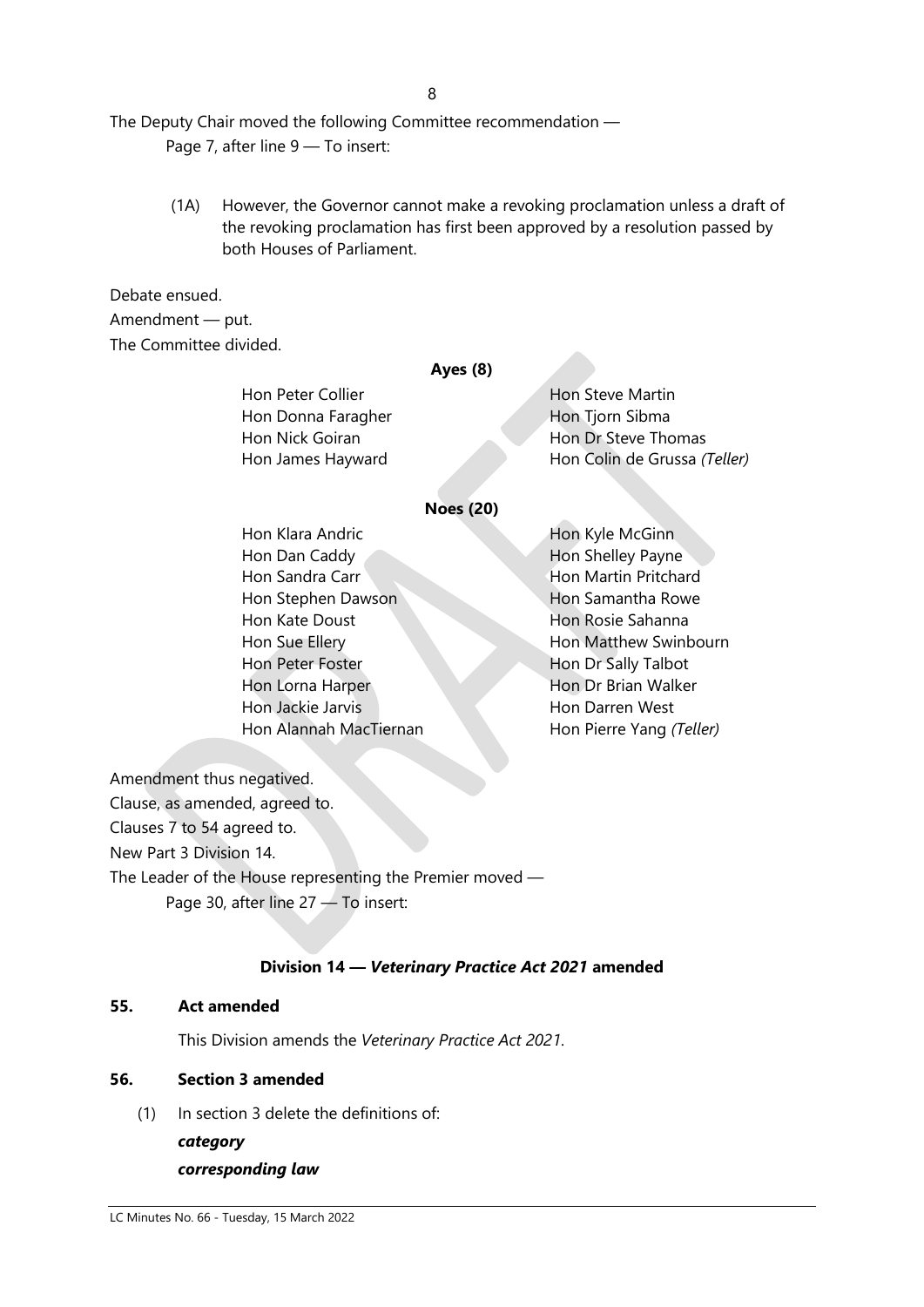#### *interstate veterinarian*

#### *specialty*

(2) In section 3 insert in alphabetical order:

*category*, in relation to registration, means —

- (a) a category listed in section 5(1); or
- (b) the category of registration as an interstate veterinarian;

*corresponding law* means a law of another jurisdiction that provides for the registration of veterinarians (however described);

*interstate veterinarian* means a person registered under section 22(1) as an interstate veterinarian;

*specialty* means a branch of veterinary medicine that is —

- (a) accredited as a specialty under, or in the manner prescribed by, the regulations; or
- (b) a specialty (however described) under a corresponding law;
- (3) In section 3 in the definition of *registration* delete paragraph (a) and insert:
	- (a) in relation to a person means registration under Part 2 as
		- (i) a WA veterinarian in 1 or more categories of registration listed in section 5(1); or
		- (ii) an interstate veterinarian; or
		- (iii) a veterinary nurse;
		- or
- (4) In section 3 in the definition of *veterinary specialist* delete paragraph (b) and insert:
	- (b) an interstate veterinarian who holds their interstate registration in a specialty;

#### **57. Section 19 amended**

In section 19 delete "interim registration)" and insert:

interim registration or registration as an interstate veterinarian)

#### **58. Part 2 Division 4 heading replaced**

Delete the heading to Part 2 Division 4 and insert: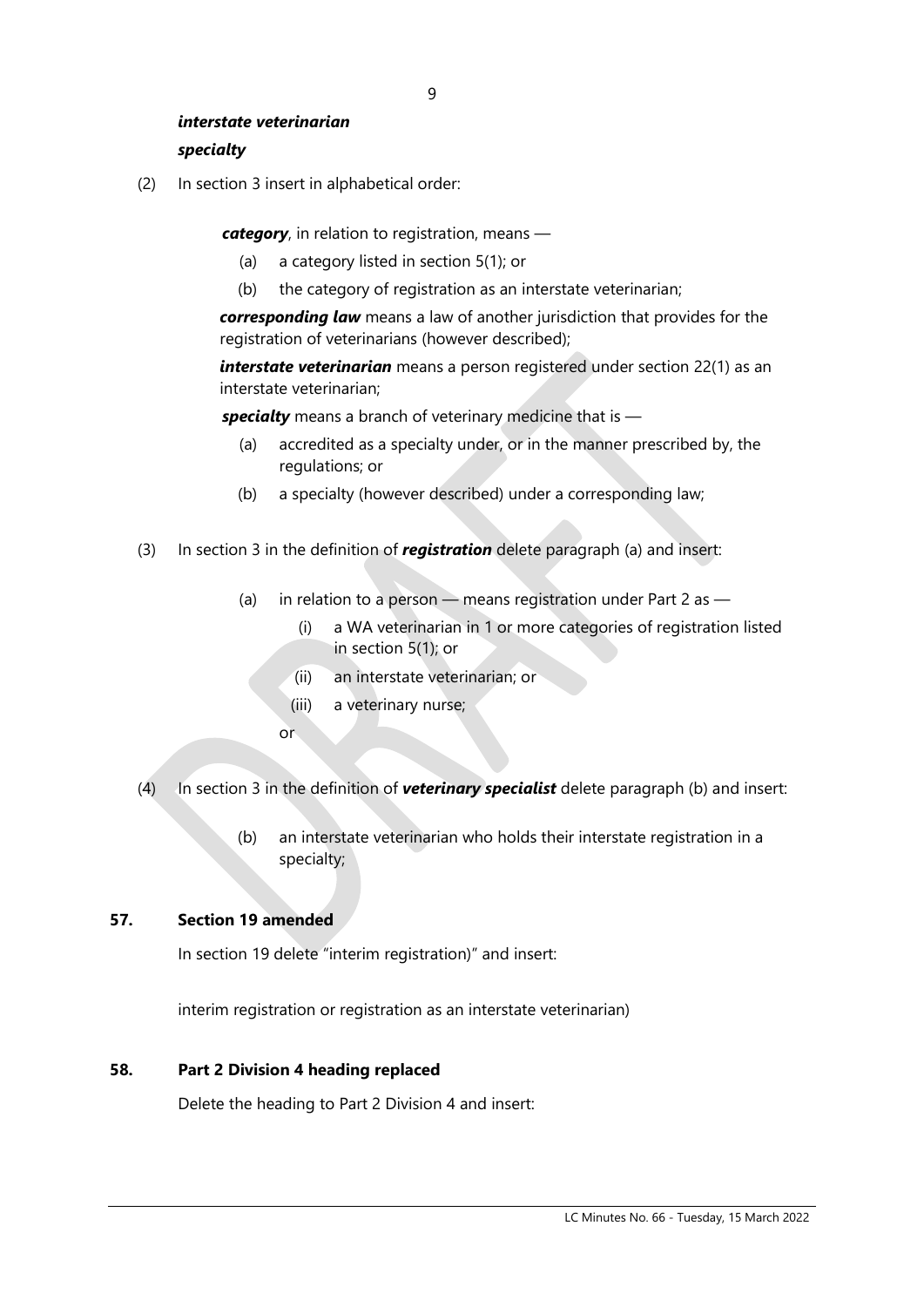#### **Division 4 — Interstate veterinarians**

#### **59. Section 21 amended**

In section 21 delete the definition of *corresponding specialty*.

Note: The heading to amended section 21 is to read:

#### **Term used: interstate registration**

#### **60. Section 22 replaced**

Delete section 22 and insert:

#### **22. Registration as interstate veterinarian**

- (1) A person is registered as an interstate veterinarian if
	- (a) the person holds interstate registration; and
	- (b) the participating jurisdiction in which the person holds interstate registration is —
		- (i) if the participating jurisdiction is a participating jurisdiction under the *Mutual Recognition Act 1992* (Commonwealth) section 5(4) but is not a pre-adoption State under section 4(1) of that Act — the person's home State under section 42A of that Act for the occupation of carrying out veterinary medicine; or
		- (ii) otherwise the participating jurisdiction in which the person has their principal place of residence or principal place of work in relation to carrying out veterinary medicine;
		- and
	- (c) the person practises veterinary medicine in this State.
- (2) Subject to section 26, it is a condition of registration under subsection (1) that the person must not carry out an act of veterinary medicine in this State unless the law of the participating jurisdiction in which they hold interstate registration authorises or permits the person to carry out that act in that jurisdiction.

#### **61. Section 24 amended**

In section 24(1)(c) delete "section 27" and insert:

section 22(2) or 27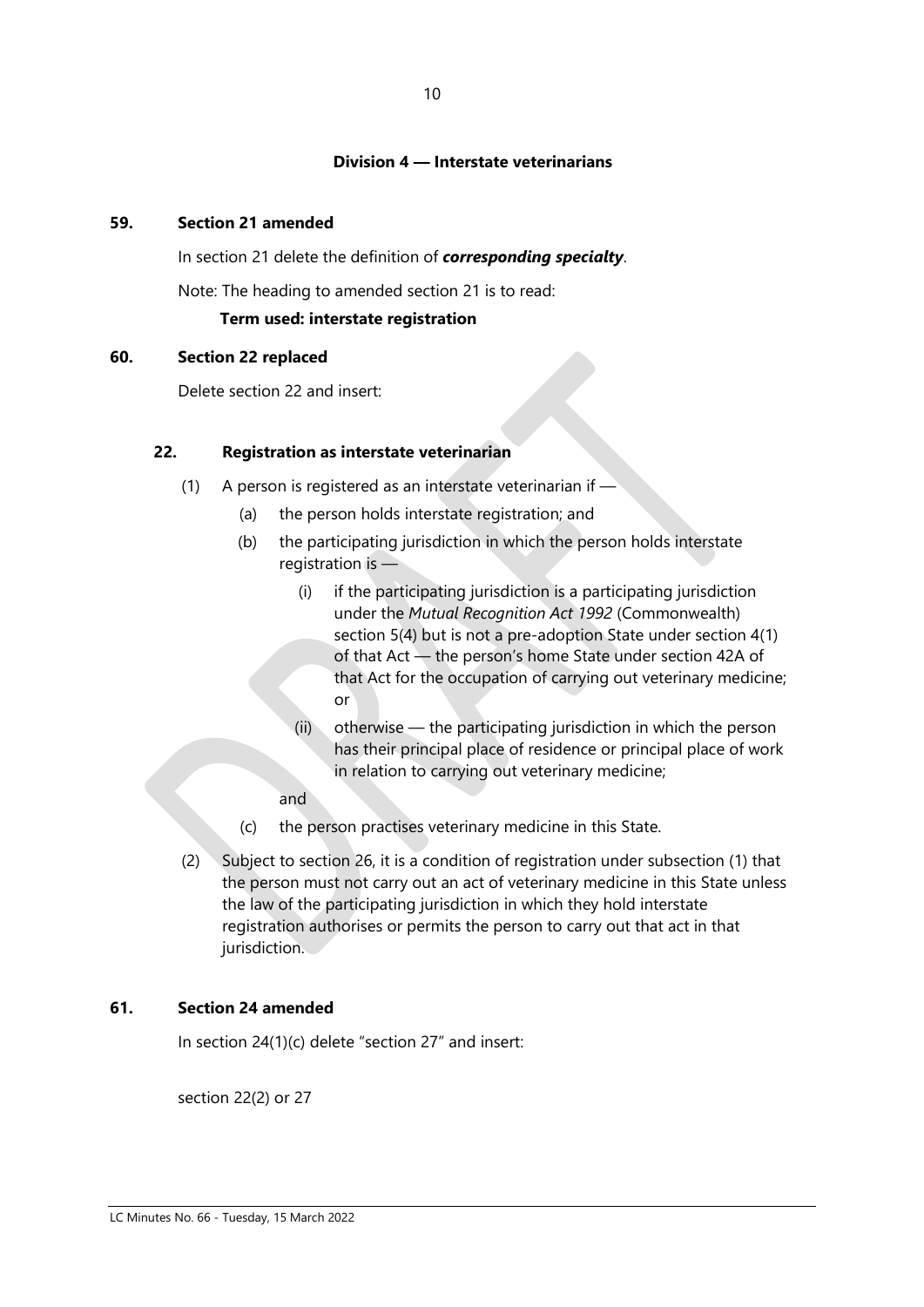#### **62. Section 26 amended**

Delete section 26(1) and insert:

- (1) The Board may, if it considers there are reasonable grounds for doing so  $-$ 
	- (a) in relation to the condition referred to in section  $22(2)$ 
		- (i) modify the condition to authorise the person to carry out an act of veterinary medicine that they would otherwise be prohibited from carrying out under the condition; or
		- (ii) remove the condition;
		- or
	- (b) otherwise modify or remove another condition imposed on the registration of a person.

#### **63. Section 54 amended**

In section 54:

- (a) delete paragraph (b) and insert:
	- (b) if the person holds interstate registration in a particular specialty  $-$  that specialty;
- (b) in paragraph (c) delete "is registered (however described);" and insert:

holds interstate registration;

#### **64. Section 65 amended**

- (1) After section 65(3)(b) insert:
	- (ba) in the case of an interstate veterinarian are permitted to be used in connection with the practice of veterinary medicine by the interstate veterinarian in the participating jurisdiction in which they hold interstate registration; or
- (2) After section 65(4)(b) insert:
	- (ba) if the person employed or engaged in the veterinary practice business is an interstate veterinarian — are permitted to be used in connection with the practice of veterinary medicine by the interstate veterinarian in the participating jurisdiction in which they hold interstate registration; or

#### **65. Section 79 amended**

In section 79(b) delete "WA".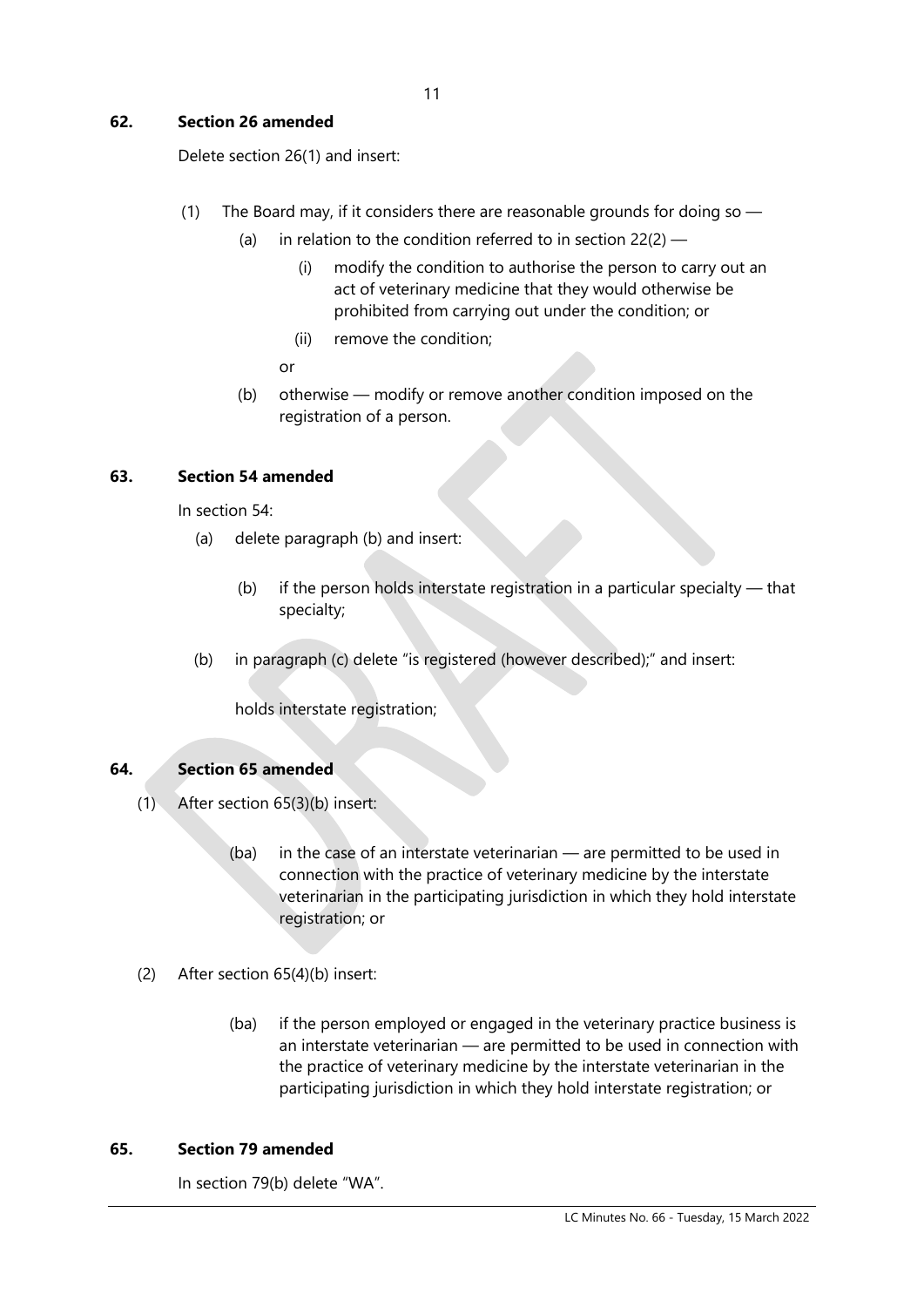#### **66. Section 112 amended**

In section 112(b) delete "granted under Part 2 or 3".

Amendment — put and passed.

Title agreed to.

The Acting President resumed the Chair.

Bill reported with amendment.

The Leader of the House representing the Premier, by leave, moved, That the report be adopted. Report adopted.

————

Ordered — That the third reading of the Bill be made an Order of the Day for the next sitting.

#### **8. Legal Profession Uniform Law Application Bill 2021 and Legal Profession Uniform Law Application (Levy) Bill 2021**

The Orders of the Day for the consideration of these Bills, in Committee of the Whole House, having been read.

The Acting President left the Chair.

———— (Hon Dr Sally Talbot in the Chair)

#### *Legal Profession Uniform Law Application Bill 2021*

Clause 1.

Debate ensued.

#### **9. Questions Without Notice**

Questions without notice were taken.

The Leader of the House representing the Premier, by leave, incorporated into *Hansard* a breakdown of funding for level two of the COVID-19 Business Assistance Package, in response to a question without notice asked by Hon Dr Steve Thomas.

The Leader of the House representing the Premier, by leave, incorporated into *Hansard* information in relation to applications received for support under the Safe Transition Industry Support Package, in response to a question without notice asked by Hon Dr Steve Thomas.

The Leader of the House representing the Premier; Minister for Public Sector Management tabled documents in relation to permanent FTE annual salaries of agencies and departments within the Ministers portfolio, in response to question on notice 514 asked by Hon Tjorn Sibma. (Tabled Paper 1120).

The Minister for Emergency Services representing the Minister for Environment tabled Quokka, Carnaby's and Forest Black Cockatoos Recovery Plans, in response to question on notice 530 asked by Hon Dr Brad Pettitt. (Tabled Paper 1121).

The Minister for Regional Development representing the Minister for Forestry, by leave, incorporated into *Hansard* information in relation to individual customer volumes of sawmills with current Forest Products Commission contracts, in response to a question without notice asked by Hon Dr Steve Thomas.

#### **10. Legal Profession Uniform Law Application Bill 2021 and Legal Profession Uniform Law Application (Levy) Bill 2021**

Resumption of consideration of this Bill in Committee of the Whole House (*see item 8 above*). The President left the Chair.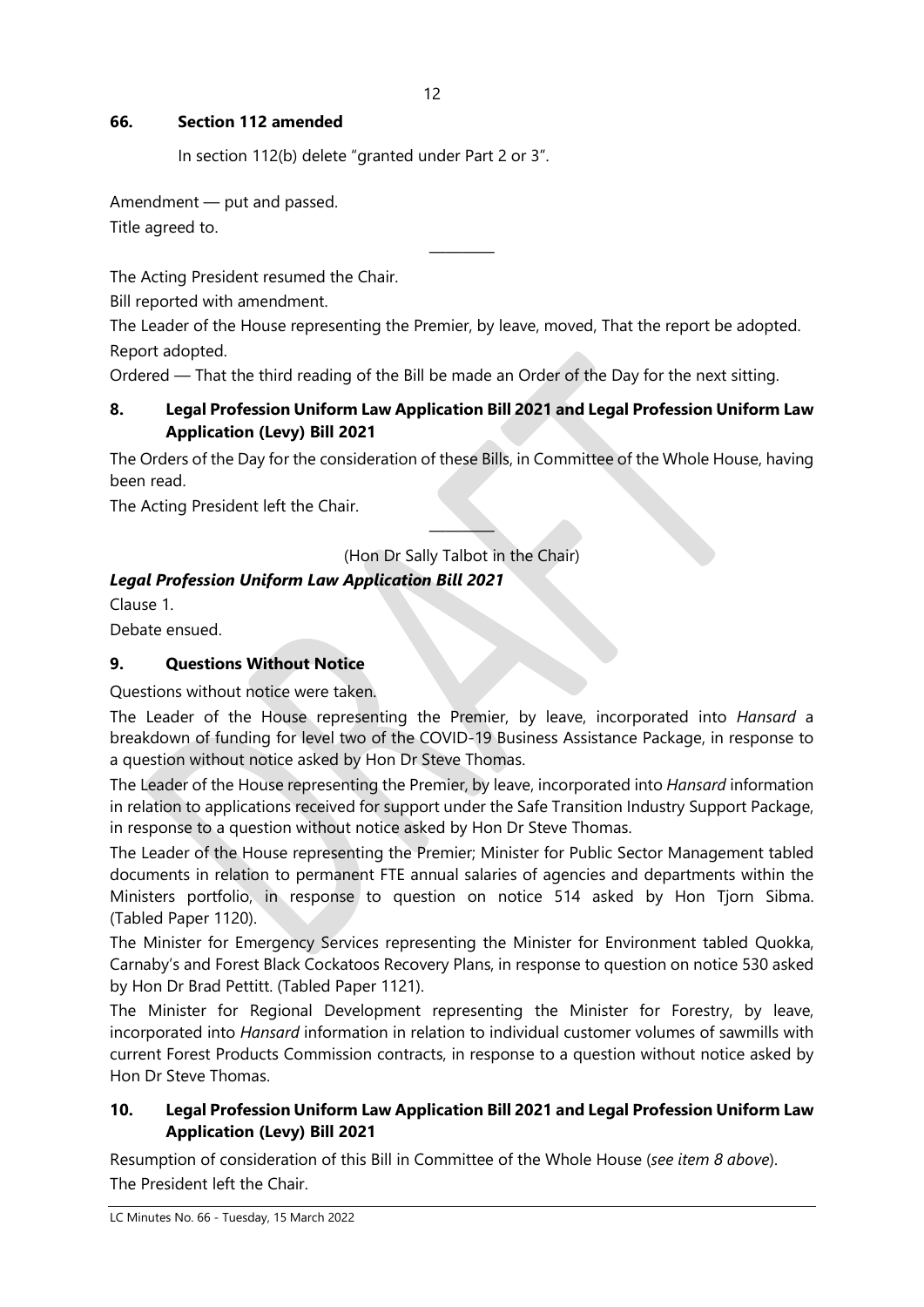#### ———— **In Committee**

(Hon Jackie Jarvis in the Chair)

#### *Legal Profession Uniform Law Application Bill 2021*

Clause 1.

Debate resumed.

The Parliamentary Secretary to the Attorney General tabled a document in relation to amending the uniform law. (Tabled Paper 1122).

Debate resumed.

Clause agreed to.

Clause 2.

Debate ensued.

The Parliamentary Secretary to the Attorney General moved -

Page 2, after line 7 — To insert:

- (aa) section  $356B(2)$ 
	- (i) if the *Industrial Relations Legislation Amendment Act 2021* section 69 comes into operation on or before the day fixed under paragraph (b) on the day fixed under paragraph (b); or
	- (ii) otherwise immediately after the *Industrial Relations Legislation Amendment Act 2021* section 69 comes into operation;

Debate ensued.



Assent and upon being laid before each House is taken to be published under this Act.

Debate ensued. Amendment — put and negatived. Question, That the clause stand as printed — put and passed. Clause 9. Debate ensued.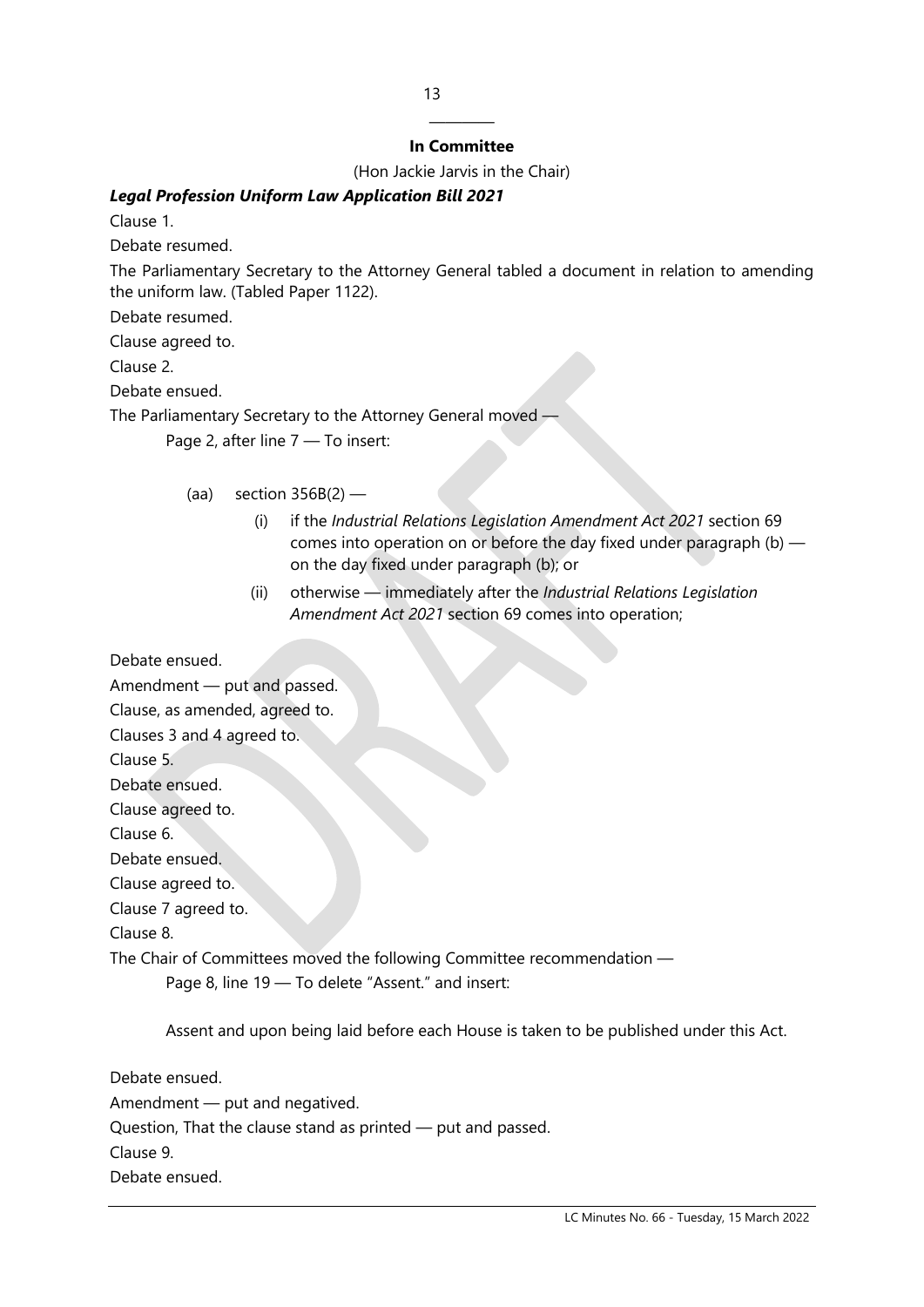Clause agreed to. Clause 10 agreed to. New Clause 10A. The Parliamentary Secretary to the Attorney General moved — Page 10, after line 12 — To insert:

#### **10A. Tabling of amending Act taken to be publication for Standing Orders**

 $(1)$  In this section —

*parliamentary committee* means a committee established by either or both of the Houses of Parliament.

- (2) If a Standing Order of a House of Parliament provides that on the publication of an instrument under a written law the instrument is referred to a parliamentary committee for consideration, the laying of an amending Act before the House under section 8 is taken to be publication of the amending Act for the purposes of the Standing Order.
- (3) This section does not apply if the Standing Orders of the House provide specifically for an amending Act to be considered by a parliamentary committee.

Debate ensued.

New Clause — put and passed. Clause 11 agreed to. Clause 12. Debate ensued. Clause agreed to. Clause 13 agreed to. Clause 14. Debate ensued. Clause agreed to. Clauses 15 to 28 agreed to. Clause 29. Debate ensued. Clause agreed to. Clauses 30 and 31 agreed to. Clause 32. Debate ensued. Clause agreed to. Clause 33 agreed to. Clause 34. Debate ensued. Clause agreed to. Clause 35 and 36 agreed to. Clause 37. Debate ensued. Clause agreed to.

LC Minutes No. 66 - Tuesday, 15 March 2022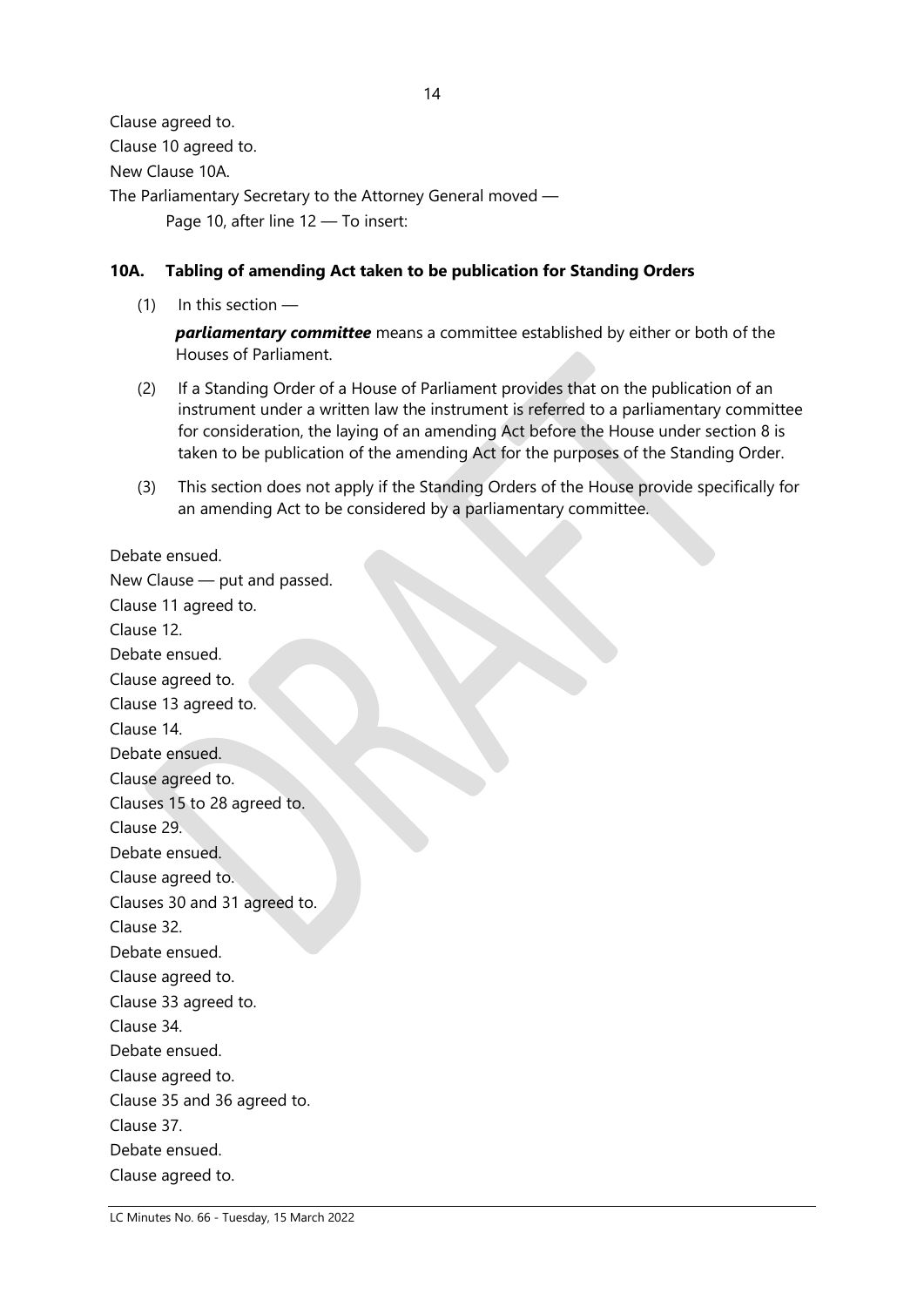Clauses 38 to 54 agreed to.

Clause 55.

Debate ensued.

Clause agreed to.

Clause 56.

Debate ensued.

Clause agreed to.

Clauses 57 to 81 agreed to.

Clause 82.

Debate ensued.

Clause agreed to.

Clauses 83 to 99 agreed to.

Clause 100.

Debate ensued.

Clause agreed to.

Clause 101 agreed to.

Clause 102.

Debate ensued.

Clause agreed to.

Clauses 103 to 111 agreed to.

Clause 112.

Debate ensued.

The Parliamentary Secretary to the Attorney General tabled Amending the Uniform General Rules under the Uniform Law. (Tabled Paper 1123).

The Parliamentary Secretary to the Attorney General tabled the Legal Profession Uniform Rules (New South Wales) [2015/246]. (Tabled Paper 1124).

The Parliamentary Secretary to the Attorney General tabled the Legal Profession Uniform Admission Rules [2015/240]. (Tabled Paper 1125).

The Parliamentary Secretary to the Attorney General tabled the Legal Profession Uniform Conduct (Barristers) Rules 2015 [2015/243]. (Tabled Paper 1126).

The Parliamentary Secretary to the Attorney General tabled the Legal Profession Uniform Continuing Professional Development (Barristers) Rules 2015 [2015/241]. (Tabled Paper 1127).

The Parliamentary Secretary to the Attorney General tabled the Legal Profession Uniform Continuing Professional Development (Solicitors) Rules 2015 [2015/242]. (Tabled Paper 1128).

The Parliamentary Secretary to the Attorney General tabled the Legal Profession Uniform Law Australian Solicitors Conduct Rules 2015 [2015/244]. (Tabled Paper 1129).

The Parliamentary Secretary to the Attorney General tabled the Legal Profession Uniform Legal Practice (Solicitors) Rules 2015 [2015/245]. (Tabled Paper 1130).

————

Debate resumed.

Clause agreed to.

*Interruption pursuant to order.*